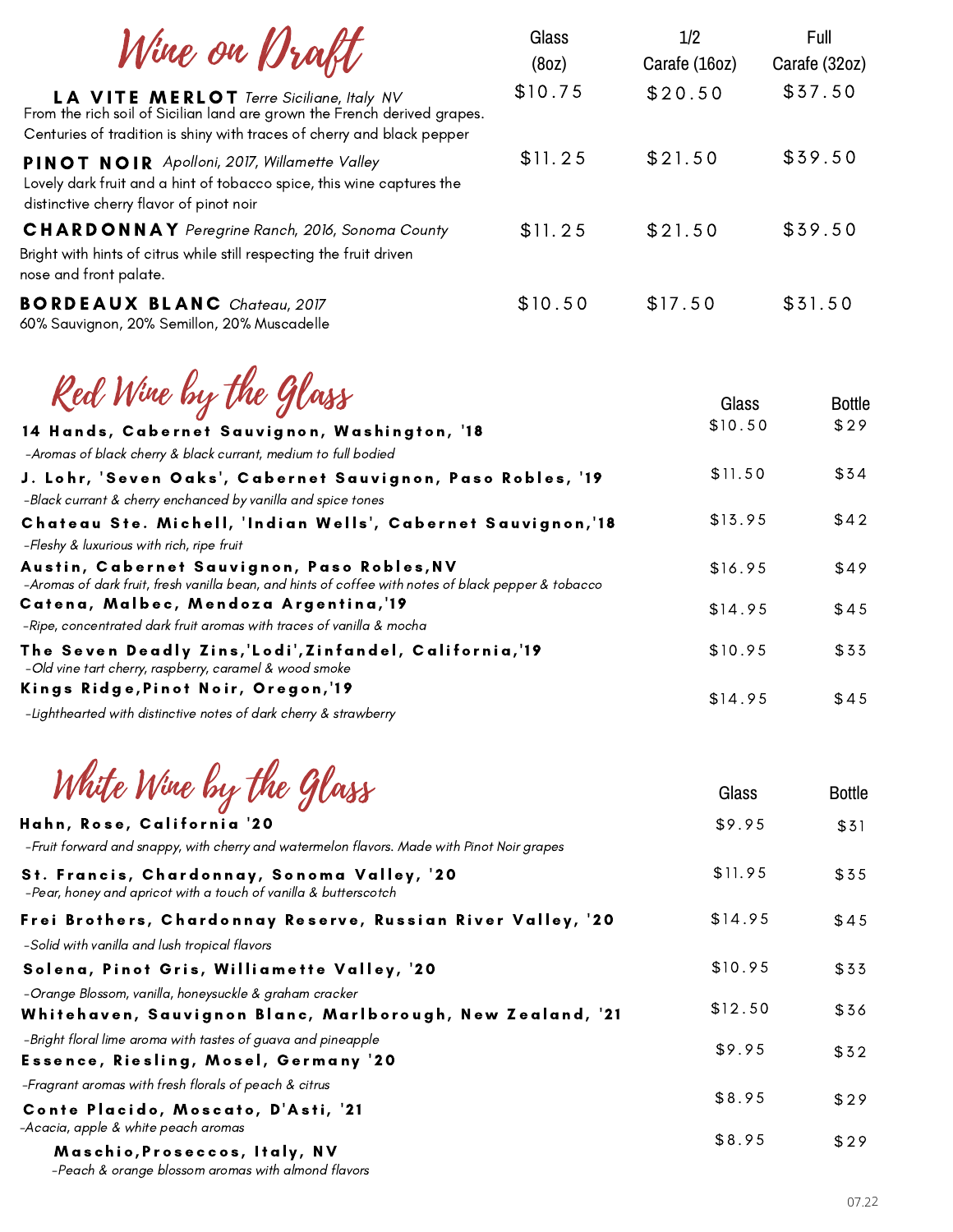## Cabernet Sauvignon & Cabernet Blends

| 335  | Coppola, Diamond Collection "Ivory Label" Sonoma, 19     | \$39        |
|------|----------------------------------------------------------|-------------|
| 321  | Magnificat Meritage, Napa Valley,'18                     | \$69        |
|      |                                                          | \$69        |
| 328  | <b>Black Stallion, Napa Valley, 19</b>                   | \$72        |
| 343  | J.Lohr, 'Hilltop Vineyards', Napa Valley,'19             | <b>\$72</b> |
| 327  | Girard, Napa Valley, 18                                  |             |
| 344  | Buehler, Napa Valley,'18                                 | \$72        |
| 342  | Simi, 'Landslide', Alexander Valley, '17/'18             | \$89        |
| 307  | Sequoia Grove, 'Rutherford Reserve', Napa Valley,'18     | \$109       |
| 322  | Jordan, Sonoma County, 17                                | \$139       |
| 316  | Groth, Oakville, Napa Valley,'18                         | \$145       |
| 324  | Stag's Leap Wine Cellars, 'Artemis', Napa Valley,'19     | \$159       |
| 320  | Flora Springs, 'Trilogy', Napa Valley, '17               | \$167       |
| 302  | Cakebread Cellars, Napa Valley, 19                       | \$179       |
| 308  | Caymus Vineyards, Napa Valley, 20                        | \$185       |
| 337  | Chateau St. Jean, 'CinqCepages', Sonoma County, 17       | \$195       |
|      |                                                          | \$219       |
| 345  | J Lohr Signature, Paso Robles, 14                        | \$235       |
| 315  | Shafer, 'One Point Five', Napa Valley, '18               | \$239       |
| 349  | Concha Y Toro, 'Don Melchor' Puento Alto, Chile, '17/'18 | \$245       |
| 340  | Far Niente, 'Estate Bottled', Napa Valley, '18           |             |
| 311  | Darioush, Napa Valley, 19                                | \$279       |
| 306  | Silver Oak, Napa Valley,'17                              | \$289       |
| 1009 | Caymus Sprcial Selction Napa Valley, 17                  | \$425       |
| 1010 | Dominus, 'Estate Bottled', Napa Valley, '18/'14          | \$565       |
| 1011 | Joseph Phelp, 'Insignia', Napa Valley, '18               | \$569       |
| 1012 | Opus One, Napa Valley, 16                                | \$625       |
|      |                                                          |             |

Zinfandel

| 620 Terra D'oro, Amadore County, 18                    | <b>S37</b>   |
|--------------------------------------------------------|--------------|
| 613 St. Francis, 'Old Vine', Sonoma County, 17         | \$53         |
| 616 Prisoner Wine Company, 'Saldo', Napa Valley, '17   | <b>S59</b>   |
| 611 Prisoner Wine Company, 'Prisoner', Napa Valley,'19 | <b>S93</b>   |
| 615    Ridge, 'Geyserville', Sonoma County, 19         | <b>\$109</b> |

Other Reds

| 706 Ruffino, 'Modus', Tuscany, 17/18                     | \$60  |
|----------------------------------------------------------|-------|
| 701 La Rioja Alta, Rioja Tempranillo, Reserva, Spain,'18 | \$69  |
| 704 Barboursville, Virginia, Nebbioli,'18                | \$69  |
| 711 Stags Leap, 'Hands of Time', '18                     | \$75  |
| 705 Copper & Thief, Red Blend, California, 14            | \$75  |
| 702 Jose Zuccardi, Malbec, Valle De Uco,'16              | \$94  |
| 708 Col Solare, Columbia Valley, 17                      | \$159 |
| 705 Castello Banfi, Brunello di Montalcino,'16           | \$159 |
| 707 PioCesare, Barolo, Italy, 17                         | \$185 |
| 713 Luce, 'Toscana', Montalcino, Italy, 14/15/18         | \$229 |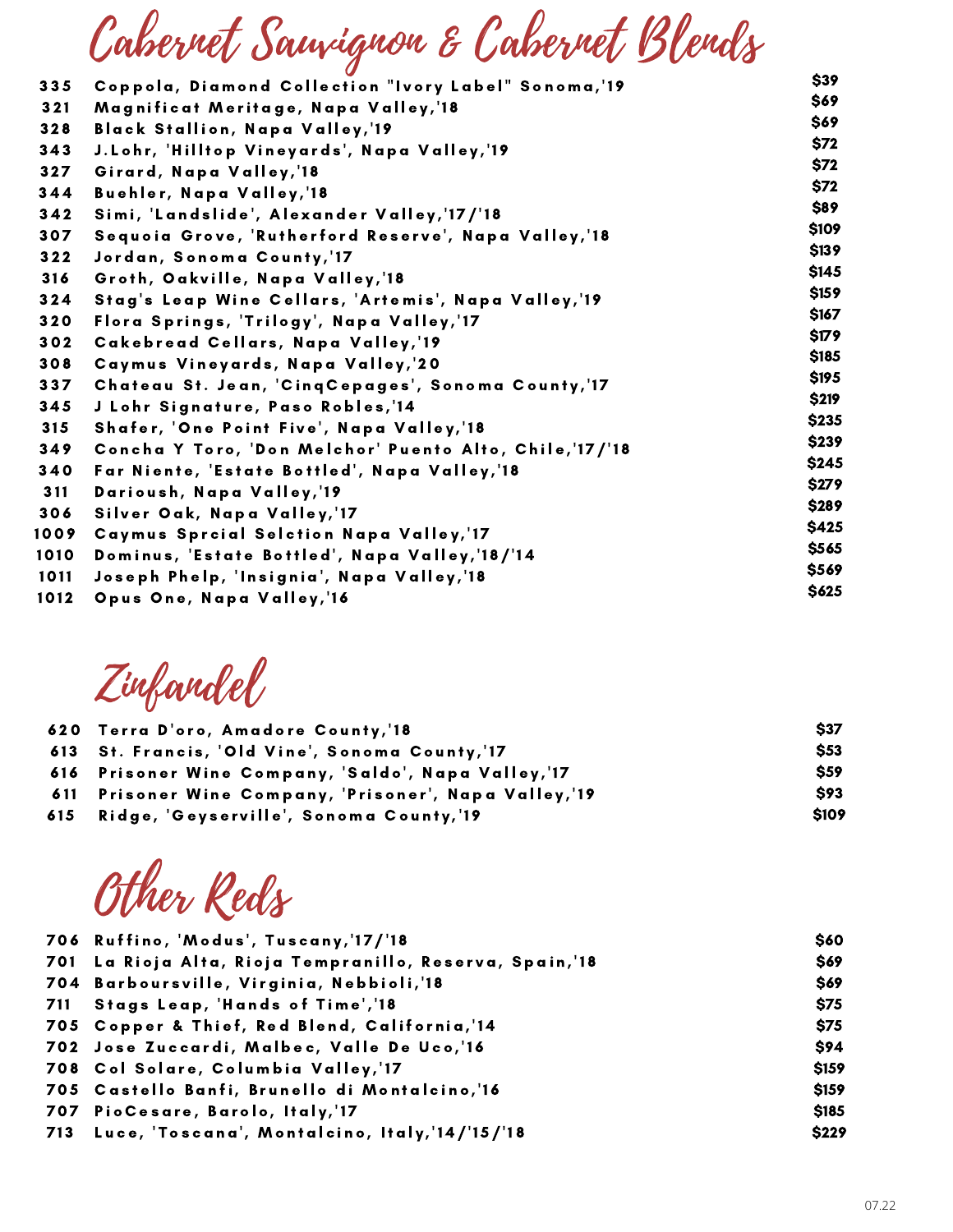| \$40         |
|--------------|
| \$49         |
| \$52         |
| \$59         |
| \$65         |
| \$69         |
| \$109        |
| \$115        |
| \$115        |
| <b>\$139</b> |
| \$143        |
|              |

Pinot Noir

 $\boldsymbol{\varOmega}$ 

 $\overline{a}$ 

 $\boldsymbol{\varOmega}$ 

 $\mathbf{a}$ 

|     | 505 Wild Horse "Unbridled', Santa Barbara,'18                  | \$39        |
|-----|----------------------------------------------------------------|-------------|
| 508 | Nielson by Byron, Santa Maria Valley, 15                       | \$47        |
| 517 | Acacia, Carneros, Napa Valley, 17/18                           | \$49        |
|     | 509 Siduri, Willamette Valley,'19                              | \$63        |
|     | 513 J. Lohr, 'Fogs Reach', Monterey, Napa Valley, '19          | \$65        |
|     | 503 Adelsheim, Willamette Valley,'15                           | \$68        |
|     | 519 Craggy Range, 'TeMunaRoad', Martinborough, New Zealand,'18 | \$69        |
|     | 506 Hartford Court, 'Land's End Vineyard', Sonoma Coast, 19    | <b>\$79</b> |
|     | 504 Benton Lane, Willamette Valley,'17                         | \$85        |
|     | 511 Belle Gloss, 'Clark & Telephone', Santa Barbara County, 20 | <b>\$89</b> |

Syrah / Shiraz & Syrah Blends

| 608 Qupe, Central Coast, 18                           | <b>S49</b>  |
|-------------------------------------------------------|-------------|
| 606 Fess Parker, Santa Barbara, 19                    | <b>S59</b>  |
| 618 Tablas Creek, 'Patelin de Table', Paso Robles, 19 | <b>S65</b>  |
| 607 Shafer, 'Relentless', Napa Valley, '15/'17        | <b>S199</b> |
| 602 Penfolds, 'St Henri', South Australia, 12         | <b>S275</b> |

Special Obberings

| 1077   Cakebread, 'Benchlands Select', Cabernet Sauvignon, Napa Valley,'04   | \$369        |
|------------------------------------------------------------------------------|--------------|
| 1009 Caymus Sprcial Selction Napa Valley,'17                                 | <b>\$425</b> |
| 1039   Heitz Cellars, 'Martha Vineyard', Cabernet Sauvignon, Napa Valley,'12 | <b>\$450</b> |
| 1075 Joseph Phelp, 'Insignia', Napa Valley, '18                              | <b>\$565</b> |
| 1012 Opus One, Napa Valley, 15                                               | <b>S625</b>  |
|                                                                              |              |

Halk Bottles

| 201 King Estates, Pinot Gris, Oregon, 18                           | <b>\$25</b>               |
|--------------------------------------------------------------------|---------------------------|
| 210 Maschio, Prosecco, Italy, NV - split 187                       | \$10                      |
| <br>213 J. Lohr, 'Seven Oaks', Cabernet Sauvignon, Paso Robles,'17 | <b>S29</b><br><b>S129</b> |
| 239 Daroiush, Cabernet Sauvignon, Napa Valley, 18                  |                           |